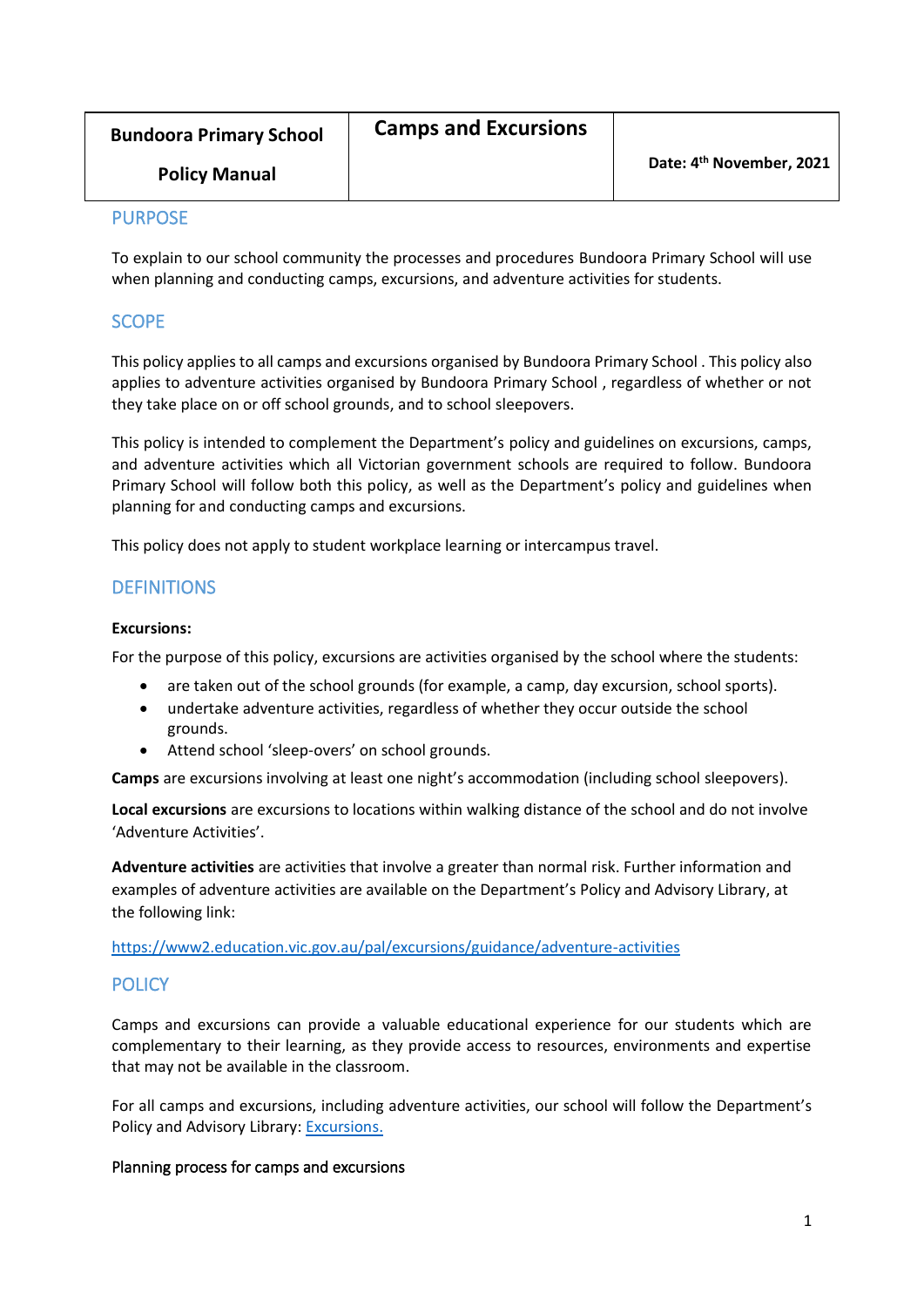All camps and excursions will comply with Department planning requirements.

Part of this planning process includes conducting risk assessments, to ensure that reasonable steps are taken to minimise the risks associated with each proposed camp or excursion. Bundoora Primary School's risk assessment will include consideration of arrangements for supervision of students and consideration of the risk of bushfire activity in the excursion location. In the event of a Code Red Day being announced, excursions or camp activities in effected locations will be cancelled or rescheduled. Planning will also cover arrangements for cancelling, recalling or altering the camp or excursion for any other reason.

Bundoora Primary School is committed to ensuring students with additional needs are provided with an inclusive camps and excursions program and will work with families during the planning stage, as needed, to support all students' attendance and participation in camp and excursion activities.

In cases where a camp or excursion involves a particular class or year level group, the Organising Teacher will ensure that there is an alternative educational program available and appropriate supervision for those students not attending the camp or excursion.

## Supervision

Bundoora Primary School follows the Department's guidelines in relation to supervision of students during excursions and camps.

All excursion staff (including parent volunteers) will be familiar with supervision requirements and the specific procedures for dealing with emergencies on each camp and excursion.

All school staff will be aware that they retain overall responsibility for the supervision and care of students throughout all camps and excursions (including adventure activities), regardless of whether external providers are managing the activity.

## Parent volunteers

Parents may be invited to assist with camps and excursions. School staff will notify parents/carers of any costs associated with attending. School staff oversee camps and excursions and parent/carer volunteers are expected to follow teachers' instructions. When deciding which parents/carers will attend, the Organising Teacher will consider: any valuable skills the parents/carers have to offer (e.g., bus licence, first aid etc.) and the special needs of students.

## Volunteer and external provider checks

Bundoora Primary School requires all parent or carer camp or excursion volunteers and all external providers working directly with our students to have a current Working with Children Check card.

## Parent/carer consent

For all camps and excursions, Bundoora Primary School will provide parents/carers with a specific consent form outlining the details of the proposed activity. Bundoora Primary School uses Compass to inform parents about camps and excursions and to seek their consent. Parents/carers are encouraged to contact the school to discuss any questions or concerns that they or their child may have with a proposed camp or excursion.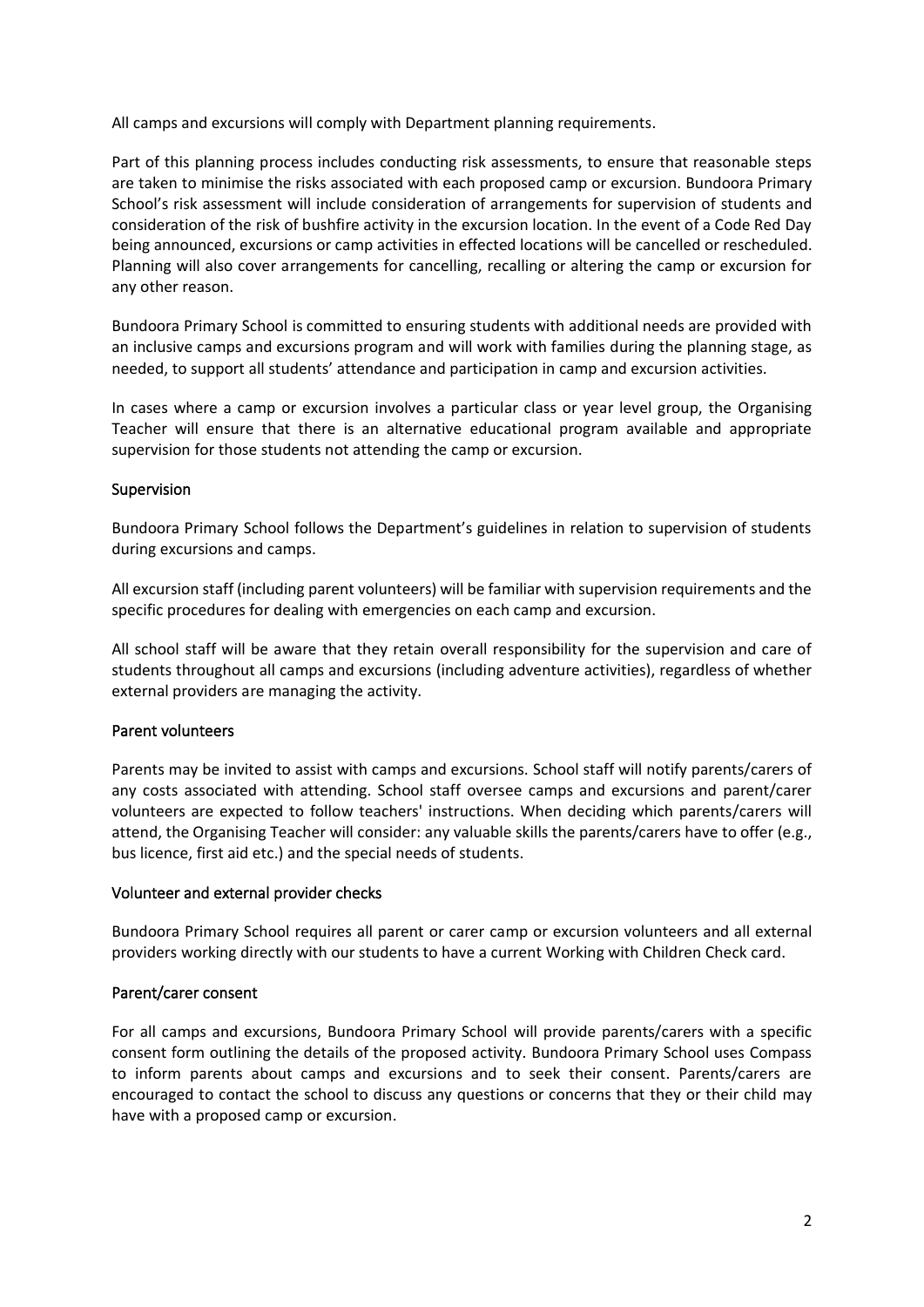## Cost of camps and excursions, refunds, and support

The cost of all camps and excursions are to be paid by parents/carers unless alternative arrangements have been agreed to by the Principal prior to the excursion. All families will be given sufficient time to make payments for all activities. Consent forms will have clearly stated payment amounts and payment finalisation dates.

Students who have not finalised payment by the required date will not be allowed to attend unless the Principal determines exceptional circumstances apply.

Bundoora Primary School will make all efforts to ensure that students are not excluded for financial reasons. Families experiencing financial difficulty are invited to discuss alternative payment arrangements with the Principal. The Business Manager can also discuss family eligibility for the Department's Camps, Sports and Excursions Fund (CSEF), which provides payments for eligible students to attend school activities, including camps and excursions. Applications for the CSEF are open to families holding a valid means-tested concession card or temporary foster parents and are facilitated by the school. Further information about the CSEF and the application form are available at [Camps, Sports and Excursions Fund.](https://www2.education.vic.gov.au/pal/camps-sports-and-excursions-fund/policy)

If a camp or excursion is cancelled or altered by the school, or a student is no longer able to attend part or all of the camp or excursion, our school will consider requests for partial or full refunds of payments made by parents/carers on a case-by-case basis considering the individual circumstances. Generally, we will not be able to refund payments made for costs that have already been paid where those funds have already been transferred or committed to a third party and no refund is available to the school. Where possible, we will provide information about refunds to parents/carers at the time of payment.

## Student health

Parents and carers need to ensure the school has up-to-date student health information prior to camps and excursions. A member of staff will be appointed with responsibility for the health needs of the students for each camp/excursion. Teachers will administer any medication provided according to our *Medication* policy and the student's signed *Medication Authority Form*. To meet the school's obligations relating to safety, a first aid kit and mobile phone will be taken by teachers on all camps and excursions.

It is the responsibility of parents and carers to ensure their child/children are in good health when attending excursions and camps. If a student becomes ill during a camp and is not able to continue at camp it is the parent/carer's responsibility to collect them and cover any associated costs. If the Principal approves a student joining a camp late, transport to the camp is the parent/carer's responsibility.

## Behaviour expectations

Students participating in camps and excursions are required to cooperate and display appropriate behaviour to ensure the camp or excursion is a safe, positive, and educational experience for all students involved.

Parents/carers will be notified if their child is in danger of losing the privilege to participate in an excursion or camp due to behaviour that does not meet the standards of behaviour set out in the school's *Student Wellbeing and Engagement Policy*, *Student Code of Conduct* or *Bullying Prevention Policy*. The decision to exclude a student will be made by the Principal or Assistant Principal, in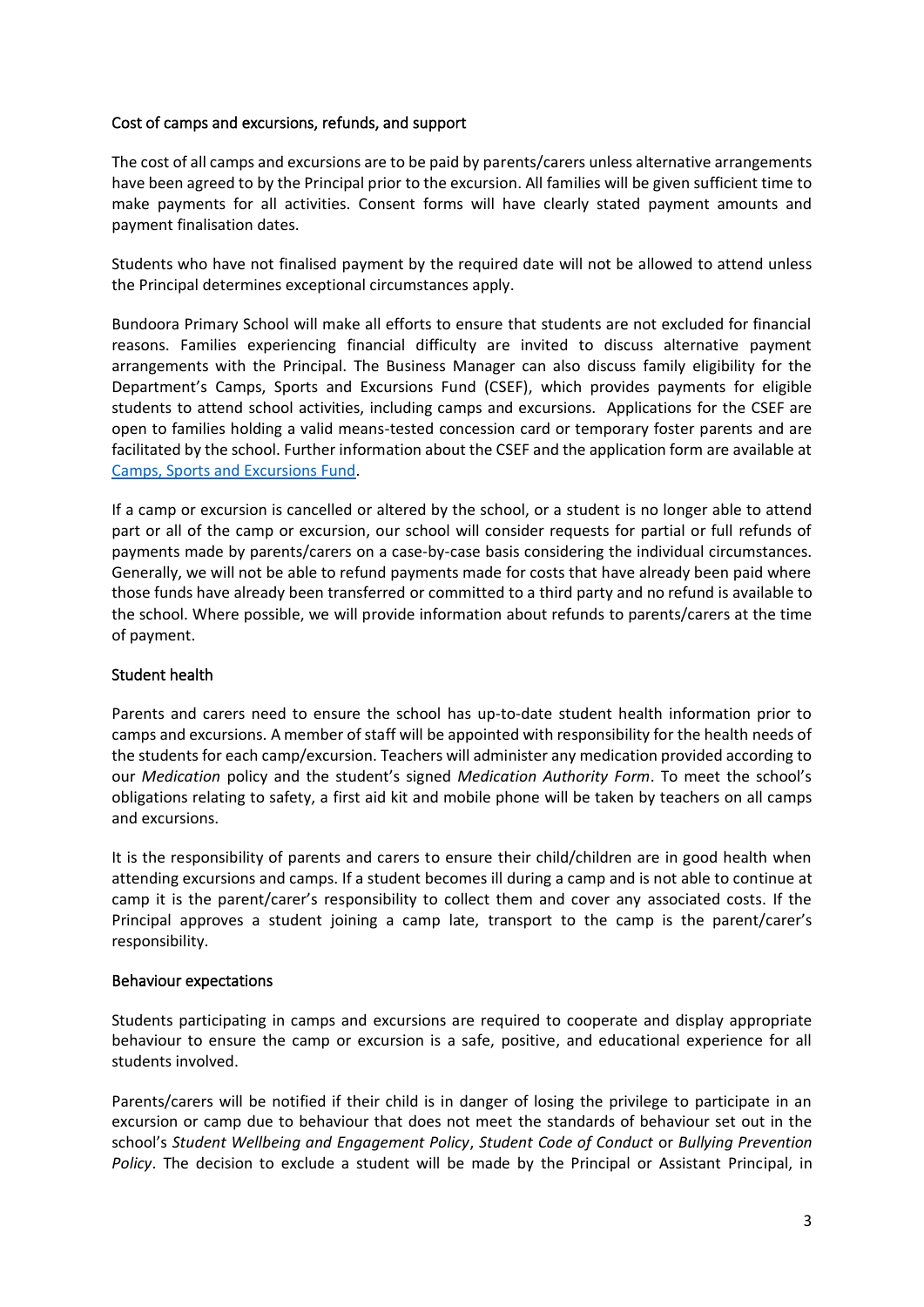consultation with the Organising Teacher. Both the parent/carer and the student will be informed of this decision prior to the camp or excursion.

If on a camp or excursion the Teacher in Charge considers an individual student's behaviour does not meet required standards, then the Principal or their nominee may determine that a student should return home during the camp or excursion. In these circumstances the parent/carer is responsible for the collection of the student and any costs associated with this.

Disciplinary measures apply to students on camps and excursions consistent with our school's *Student Wellbeing and Engagement Policy, Student Code of Conduct* and *Bullying Prevention Policy*.

## Electronic Devices

Students will not be permitted to bring electronic devices to camps or excursions except with prior approval from the Principal. The Principal will only approve students bringing electronic devices to a camp or excursion in exceptional circumstances and when it is in the best interests of the student and may place conditions on its location and use during the camp or excursion.

## Food

Students are not permitted to bring their own supply of food items to camps and excursions unless the item is medically indicated and discussed with the Organising Teacher or included as an item on the clothing and equipment list for that camp or excursion.

## Accident and Ambulance Cover

Any costs associated with student injury rest with parents/carers unless the Department is liable in negligence (liability is not automatic).

Unless otherwise indicated, Bundoora Primary School and the Department do not provide student accident or ambulance cover. Parents/carers may wish to obtain student accident insurance cover and/or ambulance cover, depending on their health insurance arrangements and any other personal considerations.

# **COMMUNICATION**

This policy will be communicated to our school community in the following way:

- Included in staff induction processes and staff training
- Available publicly on our school's website
- Included in staff handbook/manual
- Discussed at staff briefings/meetings as required
- Discussed at parent information nights/sessions
- Hard copy available from school administration upon request

# FURTHER INFORMATION AND RESOURCES

This policy should be read in conjunction with the following Department polices and guidelines:

- [Excursions](https://www2.education.vic.gov.au/pal/excursions/policy)
- [Camps, Sports and Excursions Fund](https://www2.education.vic.gov.au/pal/camps-sports-and-excursions-fund/policy)